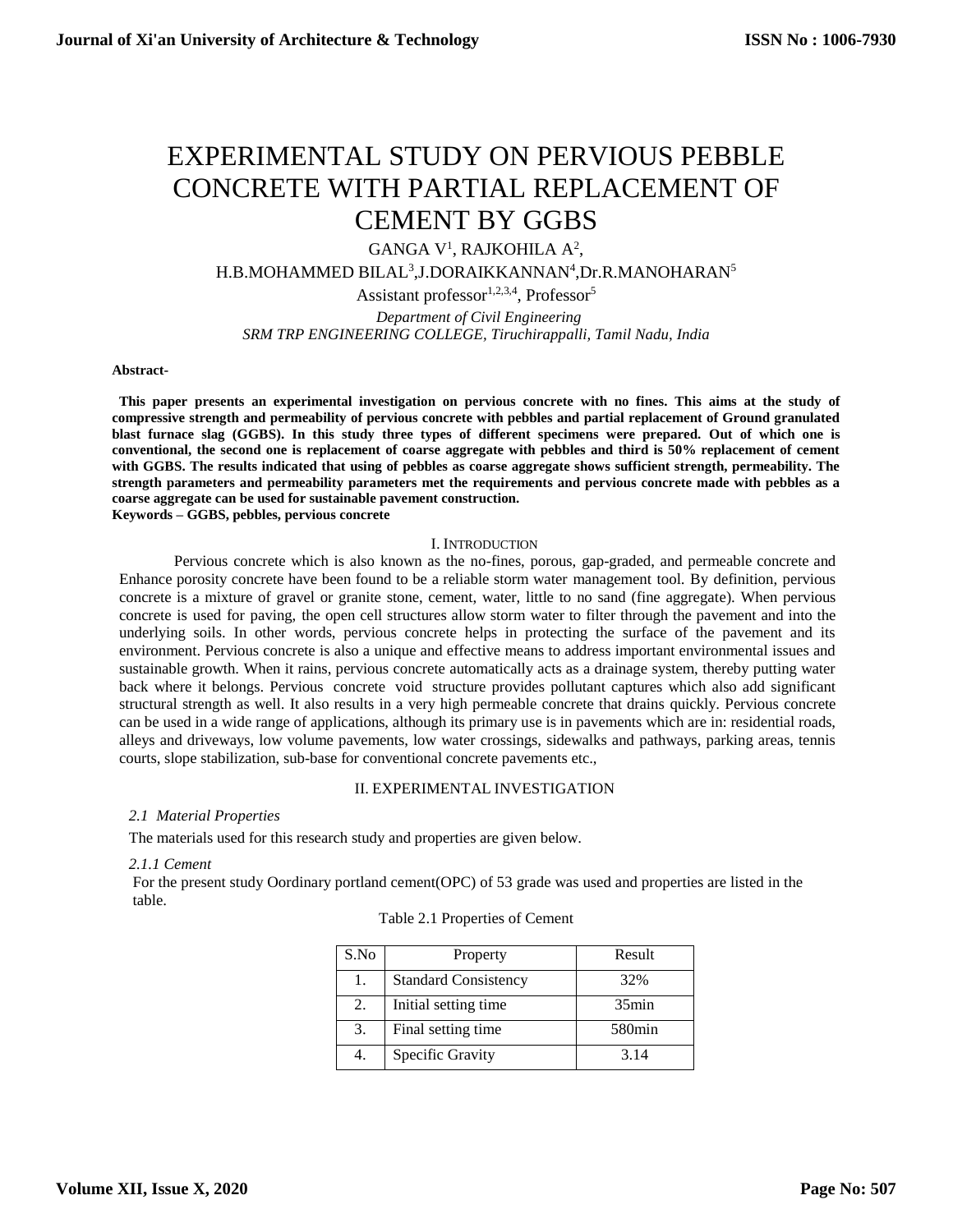## *2.1.2 Pebbles*

Pebbles are rocks fragments which are smaller than cobbles. They are round or elliptical in shape with the diameter ranging between 10 to 150mm. They were crushed in UTM machine and sieved through 20mm and retained in 10mm sieve. Physical properties of pebbles are furnished below



Figure 2.1Pebbles

| S.No | Property                | Result |
|------|-------------------------|--------|
| Ι.   | Crushing value          | 22.54% |
| 2.   | Impact value            | 18.01% |
| 3.   | <b>Water Absorption</b> | 12%    |
|      | Specific Gravity        | 2.7    |
|      | Abrasion value          | 25.8%  |

## Table 2.2 Properties of Pebbles

## *2.1.3 Coarse Aggregate*

Crushed Granite as coarse aggregate of size not greater than 20 mm was used.

| S.No                        | Property                 | Result |
|-----------------------------|--------------------------|--------|
|                             | Aggregate crushing value | 19.68% |
| $\mathcal{D}_{\mathcal{L}}$ | Aggregate impact value   | 14.72% |
| 3.                          | <b>Water Absorption</b>  | 8%     |
|                             | Specific Gravity         | 2.7    |
|                             | Abrasion value           | 18.4%  |

| Table 2.3 Properties of Coarse aggregate |  |  |  |
|------------------------------------------|--|--|--|
|------------------------------------------|--|--|--|

## 2.1.4 *Ground granulated blast furnace slag (GGBS)*

GGBS as partial replacement to cement was used in present study. Ground granulated blast-furnace slag is the granular material formed when molten iron blast furnace slag is rapidly chilled (quenched) by immersion in water. It is a granular product with very limited crystal formation and is highly cementitious in nature. It is ground to cement fineness and hydrates like Portland cement.



Figure 2.2 Ground granulated blast furnace slag(GGBS)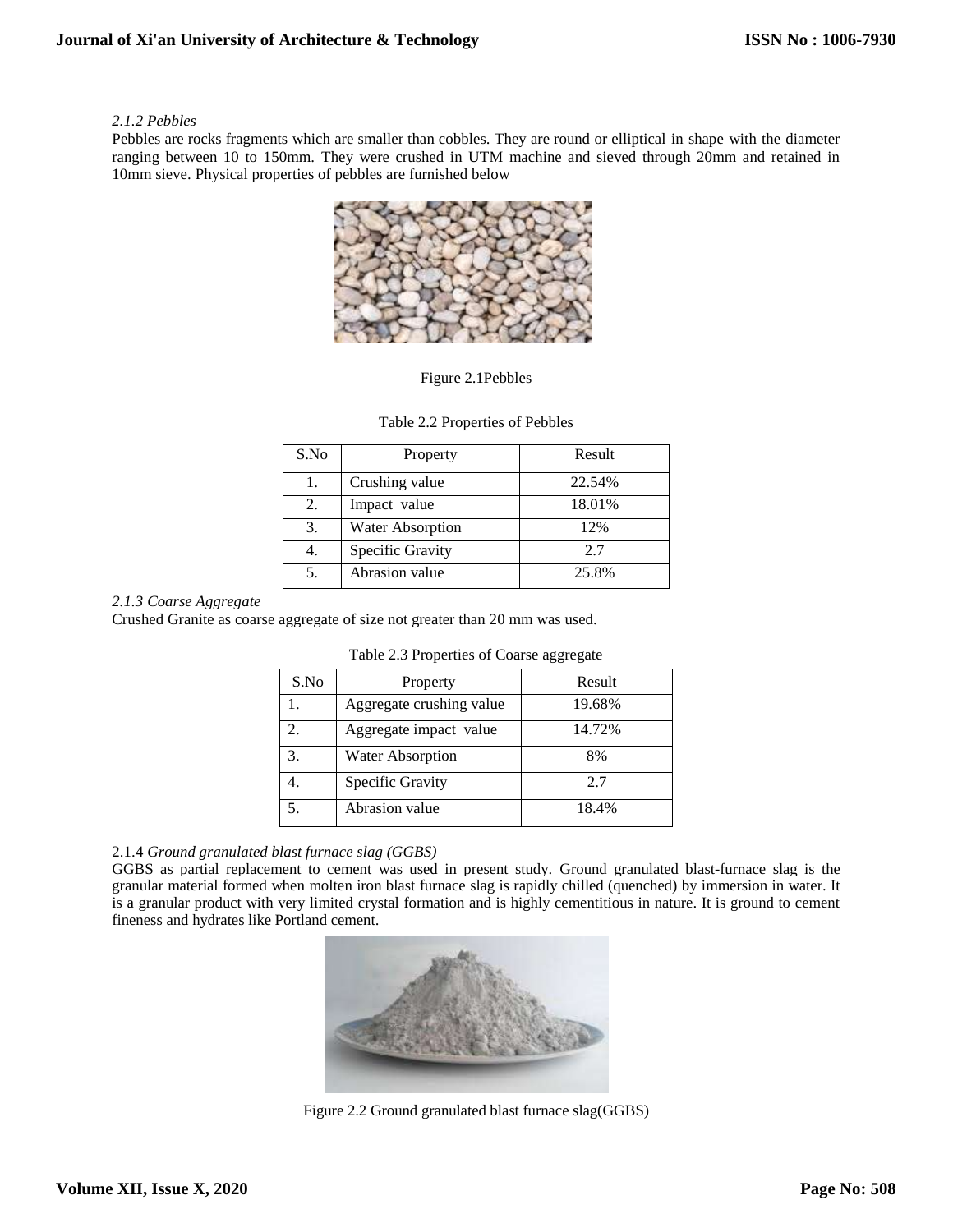| S.No | Property            | Result       |
|------|---------------------|--------------|
|      | Fineness            | $384m^2/Kg$  |
|      | Specific Gravity    | 2.9          |
|      | <b>Bulk Density</b> | $1200Kg/m^3$ |

## Table 2.4 Properties of GGBS

#### *2.2 Mix Proportion*

To prepare the mix, cement content of  $310 \text{ kg/m}^3$  and cement to aggregate ratio of 1:5 was maintained. The water cement ratio was maintained as 0.4 for entire study. Natural coarse aggregates (blue granite metal) are replaced with pebbles aggregate. Proper care was taken to maintain the workability in pervious concrete for easy and proper mixing.

#### Table 2.5 Mix Proportion

| S.NO | Description                     | $GGBS \ (\%)$ | Mix ratio |
|------|---------------------------------|---------------|-----------|
|      | Water cement ratio              |               | 0.4       |
|      | Conventional concrete - CC      | $0\%$         | 1:5       |
|      | Pebble concrete -PC             | $0\%$         | 1:5       |
|      | Pebble concrete with GGBS - PCG | 50 %          | 1۰5       |

## *2.3 Testing Procedure*

In this study 150mm size cube and 150X300mm cylindrical specimen were casted for determining Compressive strength, and permeability respectively.

## III.RESULT AND DISCUSSION

Based on the specimen test of specimens, the results are tabulated below.

## Table 3.1 Compressive strength of concrete

| S.No | Cement % | GGBS % | Pebbles % | Compressive strength<br>7 days<br>(N/mm <sup>2</sup> ) | Compressive strength<br>28 days<br>(N/mm <sup>2</sup> ) |
|------|----------|--------|-----------|--------------------------------------------------------|---------------------------------------------------------|
| 1.   | 100      |        |           | 6.8                                                    | 12.3                                                    |
| ۷.   | 100      |        | 100       | 6.2                                                    | 11.0                                                    |
| 3.   | 50       | 50     | 100       | 6.5                                                    | 12.14                                                   |



Figure 3.1 Compressive strength of concrete